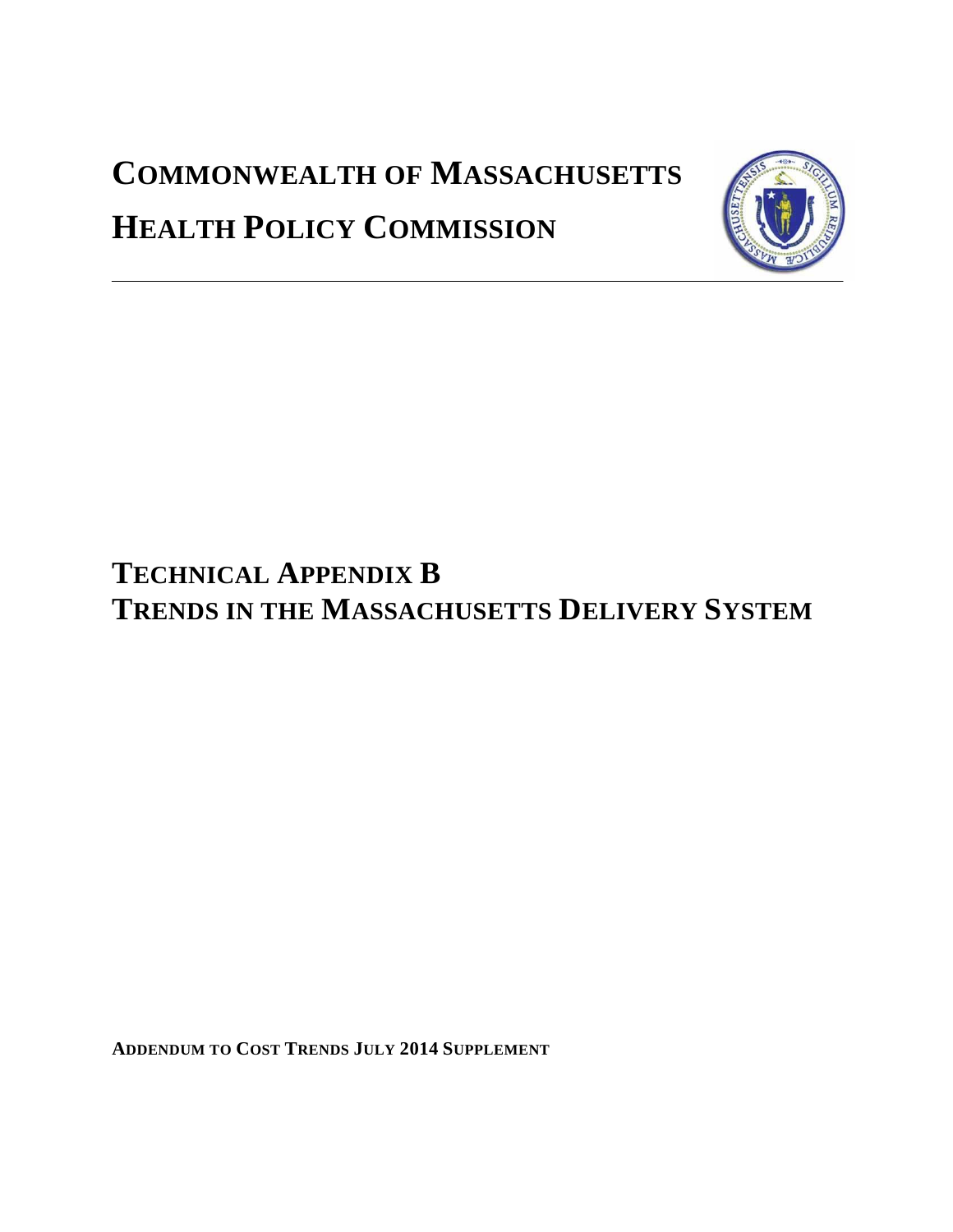# **Table of Contents**

| 1.1 |                                                                                     |
|-----|-------------------------------------------------------------------------------------|
| 1.2 |                                                                                     |
| 1.3 | Proportion of non-emergent and non-transfer discharges in Massachusetts hospitals 1 |
| 1.4 |                                                                                     |
|     |                                                                                     |
| 2.1 |                                                                                     |
| 2.2 |                                                                                     |
| 2.3 | Systems with leading share of commercial inpatient discharges by region, 2012 6     |
|     |                                                                                     |
| 3.1 |                                                                                     |
| 3.2 |                                                                                     |
| 3.3 |                                                                                     |
| 3.4 |                                                                                     |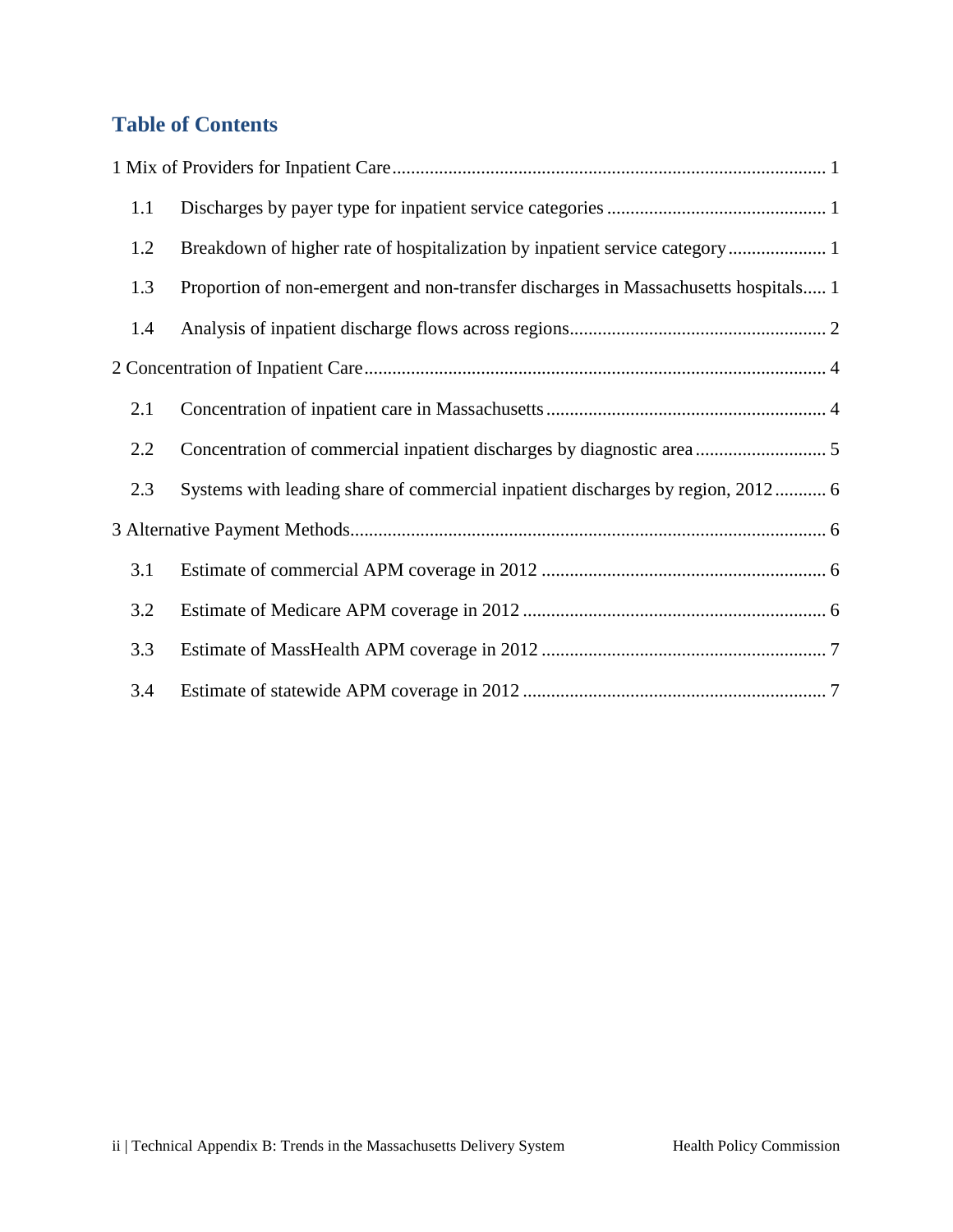# <span id="page-2-0"></span>**1 Mix of Providers for Inpatient Care**

# <span id="page-2-1"></span>**1.1 Discharges by payer type for inpatient service categories**

Using the FY 2012 Massachusetts Health Data Consortium (MHDC) hospital discharge database, we grouped discharges based on their MS-DRG into inpatient service categories using definitions from the Health Care Cost Institute (HCCI). Definitions are available at [http://www.healthcostinstitute.org/files/HCCI\\_HCCUR2011\\_Methodology.pdf](http://www.healthcostinstitute.org/files/HCCI_HCCUR2011_Methodology.pdf) (p. 15).

Payers were grouped into three categories – Commercial, MassHealth, and Medicare – and other payer types (e.g. self-pay) were excluded. Groupings of items in the MHDC payer field into these categories are defined as follows:

- *Private/Commercial:* HMO, PPO Other Managed Care Plans, Commercial Managed Care, Exclusive Provider Organization, Other Non-Managed Care, Point-of-Service Plan, Commercial Insurance, Blue Cross, Blue Cross Managed Care
- *Medicare*: Medicare, Medicare Managed Care
- *Medicaid/CHIP/Comm. Care/HSN/Uncompensated Care:* Medicaid, Medicaid Managed Care, Health Safety Net, Commonwealth Care Plans, Free Care
- *Self-Pay/Other:* Auto Insurance, Dental, Self Pay, None, Invalid Payor, Workers Compensation

Data are for acute hospital discharges, the MHDC discharge database does not include federal hospitals, long-term care hospitals, psychiatric hospitals, and other specialty hospitals.

# <span id="page-2-2"></span>**1.2 Breakdown of higher rate of hospitalization by inpatient service category**

Applying HCCI definitions for inpatient service categories to FY 2011 discharge data from the Healthcare Cost and Utilization Project's National Inpatient Survey discharge data, we estimated the proportion of discharges in medical, surgical, delivery, and mental health categories for Massachusetts and for the United States.

We applied these proportions by service category to inpatient discharge totals for Massachusetts and the U.S. from the 2011 American Hospital Association (AHA) Annual Survey to estimate the number of discharges for each service category for Massachusetts and for the United States. Figure B2 in the report displays the difference in number of discharges within each service category.

## <span id="page-2-3"></span>**1.3 Proportion of non-emergent and non-transfer discharges in Massachusetts hospitals**

We estimated the proportion of non-emergent and non-transfer discharges in Massachusetts hospitals using the FY 2012 MHDC hospital discharge database.

Our analysis was restricted to discharges for Massachusetts residents. "Non-transfer" discharges excluded discharges with an Admit Type of "other acute hospital." "Non-emergency discharges"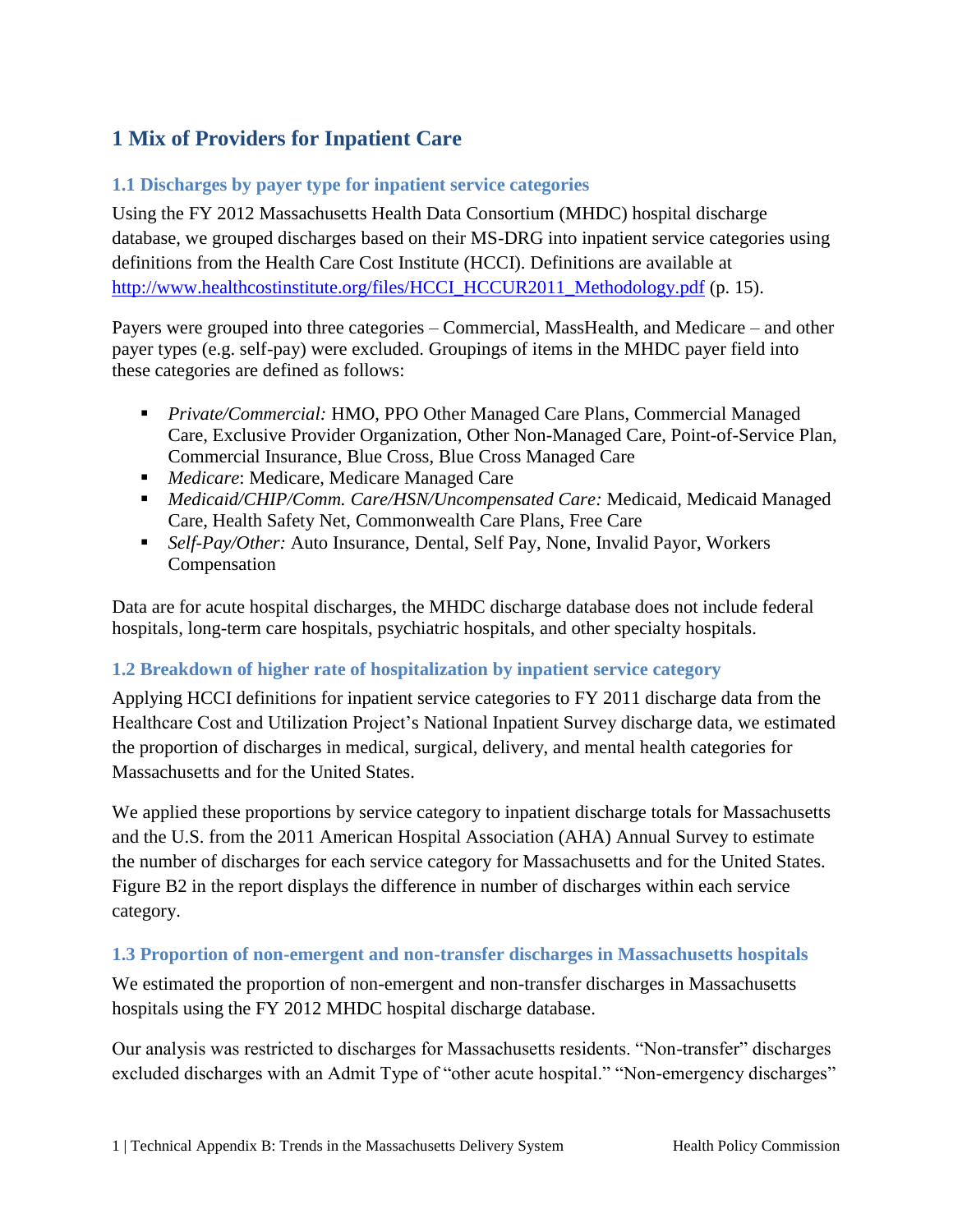excluded discharges with an ED flag that reflected an admission from an ED or a visit to the ED in the discharge record.

We defined major teaching hospital based on the MedPAC definition of 25 residents per 100 beds, as determined by CHIA.

## <span id="page-3-0"></span>**1.4 Analysis of inpatient discharge flows across regions**

## *Total inflow/outflow*

We analyzed discharges flows across regions using the FY 2012 MHDC hospital discharge database.

We restricted our data sample to non-transfer, non-emergency discharges for residents of Massachusetts (see **1.3** above for definitions of non-transfer and non-emergency discharges).

For each discharge, the region of the patient's residence was determined using the patient's zip code and the Commission's definitions of 15 geographic regions for use in cost trends analysis (see Technical Appendix B3: Regions of Massachusetts from the 2013 report, available at [http://www.mass.gov/anf/docs/hpc/2013-cost-trends-report-technical-appendix-b3-regions-of](http://www.mass.gov/anf/docs/hpc/2013-cost-trends-report-technical-appendix-b3-regions-of-massachusetts.pdf)[massachusetts.pdf\)](http://www.mass.gov/anf/docs/hpc/2013-cost-trends-report-technical-appendix-b3-regions-of-massachusetts.pdf). The region of the hospital at which the patient received care was defined using the same region set.

For each region, inflow was determined by counting discharges at hospitals within the region for patients residing in other regions, and outflow was determined by counting discharges for patients residing in the region at hospitals in other regions.

Similar patterns of inpatient discharge flow were observed for both tertiary/quaternary and nontertiary/quaternary discharges. For this analysis, we defined tertiary/quaternary discharges as those (1) within the top 10% of DRGs by case weight and (2) where at least 50% of services were rendered at hospitals with an average case mix index of 1 or greater.

Because Metro Boston was the only region with net inflow of patients, we examined discharges flowing into Metro Boston in additional detail (Table B1.1 below).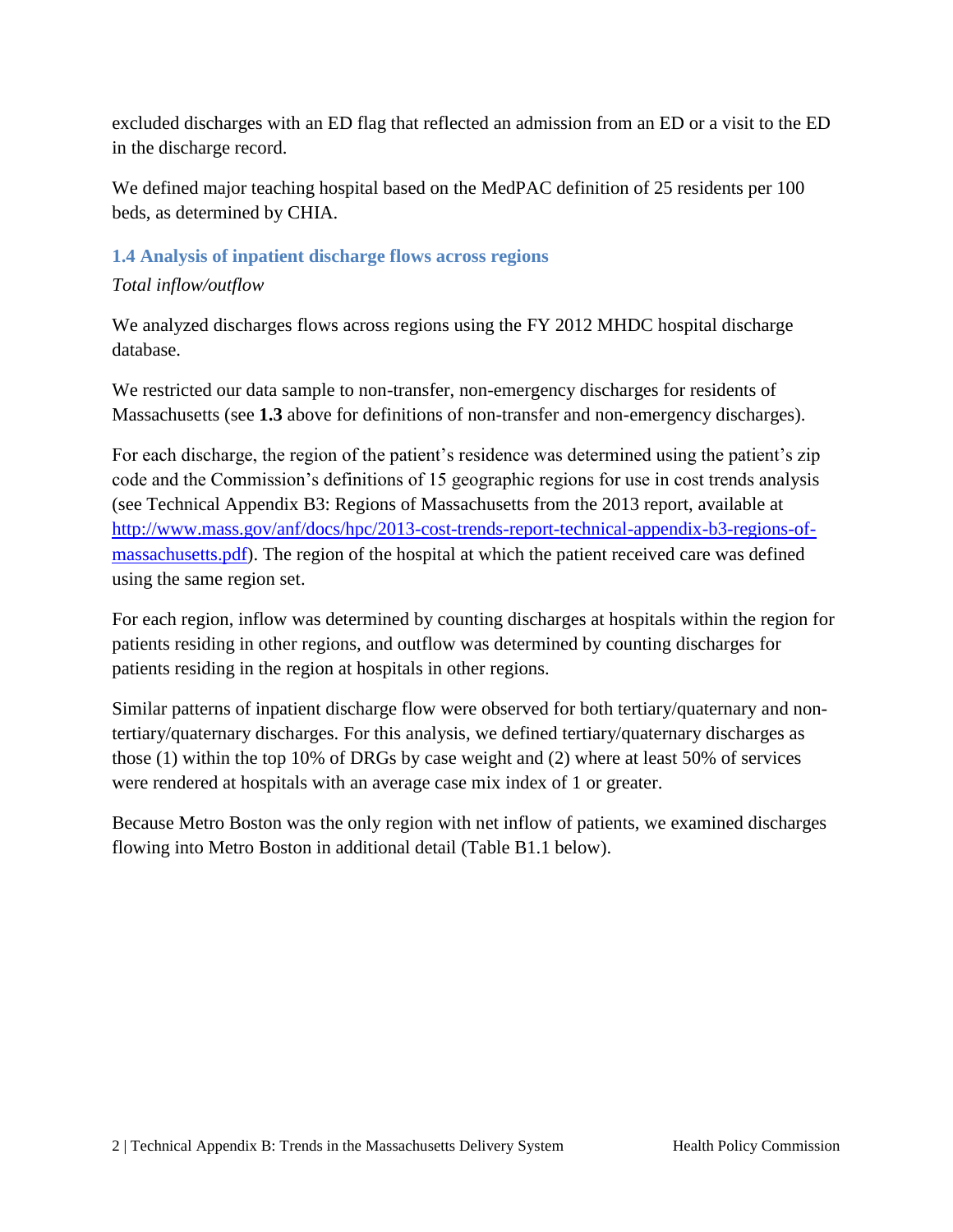#### Table B1.1: Inflow of discharges into Metro Boston, 2012

Number of non-emergency & non-transfer discharges, and percent of discharges flowing into Metro Boston, 2012

|                                                       |       | Number of discharges Percent of total discharges |
|-------------------------------------------------------|-------|--------------------------------------------------|
| Hospital name                                         |       |                                                  |
| Brigham and Women's Hospital                          | 13833 | 19%                                              |
| Massachusetts General Hospital                        | 11521 | 16%                                              |
| Beth Israel Deaconess Medical Center                  | 8836  | 12%                                              |
| Newton-Wellesley Hospital                             | 7222  | 10%                                              |
| Children's Hospital Boston                            | 7122  | 10%                                              |
| <b>Tufts Medical Center</b>                           | 6904  | 10%                                              |
| New England Baptist Hospital                          | 4748  | 7%                                               |
| <b>Boston Medical Center</b>                          | 2933  | 4%                                               |
| St. Elizabeth's Medical Center                        | 2063  | 3%                                               |
| Mount Auburn Hospital                                 | 1901  | 3%                                               |
| Faulkner Hospital                                     | 1297  | 2%                                               |
| Melrose-Wakefield Hospital                            | 978   | 1%                                               |
| Cambridge Health Alliance - Cambridge Hospital        | 781   | 1%                                               |
| Massachusetts Eye and Ear Infirmary                   | 723   | 1%                                               |
| Milton Hospital                                       | 442   | 1%                                               |
| Dana-Farber Cancer Institute                          | 289   | 0%                                               |
| Lawrence Memorial Hospital                            | 289   | 0%                                               |
| Carney Hospital                                       | 174   | 0%                                               |
| Beth Israel Deaconess Hospital - Needham              | 106   | 0%                                               |
| Shriners Hospitals for Children Boston                | 59    | 0%                                               |
| Cambridge Health Alliance - Whidden Memorial Hospital | 41    | 0%                                               |
| Subtotal for major teaching hospitals                 | 58418 | 81%                                              |
| Subtotal for Partners Health System                   | 33873 | 47%                                              |
| Total                                                 | 72262 |                                                  |

Source: Massachusetts Health Data Consortium; HPC analysis

 $\overline{a}$ 

#### *Comparison across payer and income groups*

We used the MHDC's discharge database for the calendar year 2012 for our analysis and included patients that were at least 18 years of age, resided outside the Metro Boston Area, and were not transferred or admitted from an emergency department.<sup>i</sup>

We estimated a logistic probability (logit) model that predicted the probability of the patient being discharged outside of his or her home region as a function of community income, payer, and other demographic, regional, and clinical variables.

The logit model's dependent variable was a binary variable that indicated whether the patient was discharged from a hospital located outside of the patient's home region.

Our first independent variable of interest was income. Because patient-level income was not available, patients were assigned to an income level based on the median incomes in their zip code in 2012, as reported by the US Census' American Community Survey. Our sample was grouped into 5 income categories, less than \$35,000 per year, between \$35,000 and \$49,999, between \$50,000 and \$74,999, between \$75,000 and \$99,999, and greater than \$100,000.

<sup>&</sup>lt;sup>i</sup> Includes: Other acute care hospital, outside hospital emergency room, within hospital emergency room transfer, transfer from outside ambulatory surgery.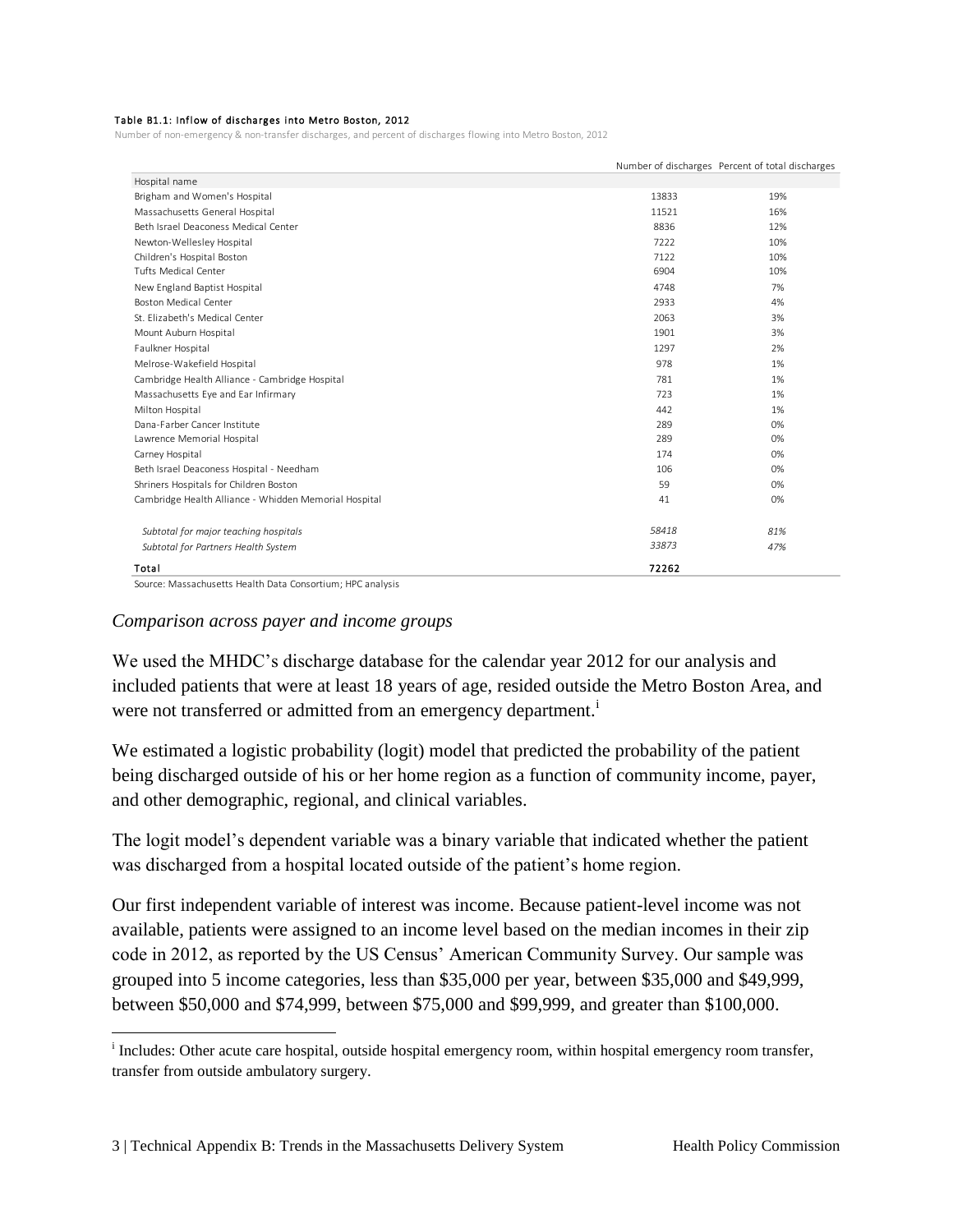Our second independent variable of interest was the patient's primary payer. Our sample was grouped into 4 payer categories: Medicaid/No Charge, Medicare, Private Insurance, and Self Pay/Other.

The specification also included independent variables to control for patient age, gender, the distance from the patient's zip code to the nearest hospital, the distance from the patient's zip code to the nearest academic medical center, and the distance from the patient's zip code from academic medical centers in downtown Boston (the Longwood Medical Area), and major diagnostic category for the discharge (25 indicators).

Income and payer effects are displayed in the report as probabilities of being discharged from outside the patient's home region care conditional on all other variables being held at their mean.

# <span id="page-5-0"></span>**2 Concentration of Inpatient Care**

# <span id="page-5-1"></span>**2.1 Concentration of inpatient care in Massachusetts**

We analyzed concentration of inpatient discharges in Massachusetts using the FY 2009 and 2012 MHDC hospital discharge databases.

Our data sample included only discharges for Massachusetts residents.

We constructed mappings of hospitals in Massachusetts to hospital systems in 2009, 2012, and 2014. For 2014, we constructed two mappings, one without and one with the Partners HealthCare System proposed acquisitions of South Shore Hospital and Hallmark Health Corporation. These mappings are defined in Table 2.1 below.

We analyzed concentration for all discharges as well as for discharges that had a private/commercial payer type (see **1.1** above for definitions of payer types).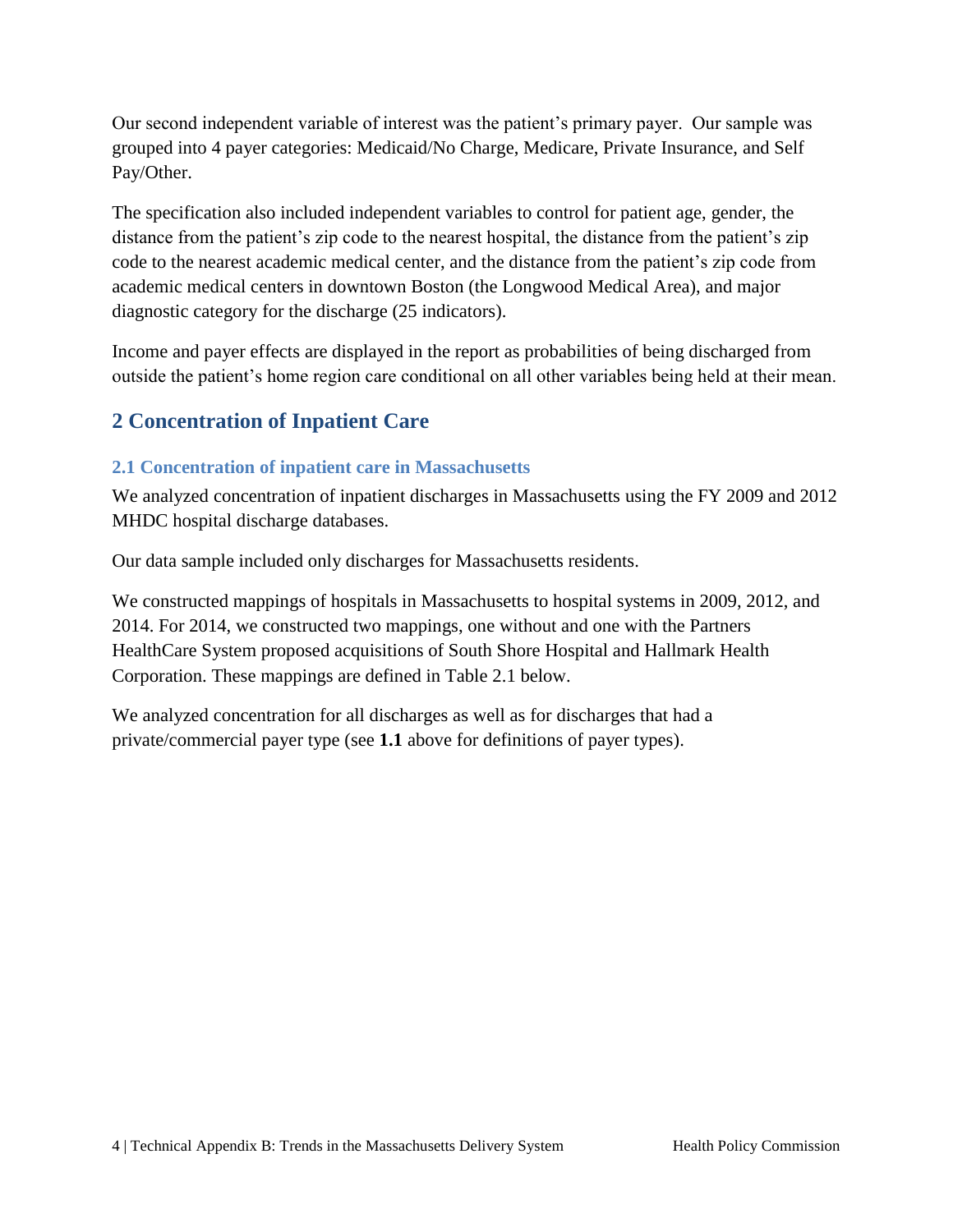#### Table 2.1: Hospital system definitions

| <b>MHDC Hospital Name</b>                                                                     | 2009 System                                          | 2012 System                                          | 2014 System                                          | 2014 System (incl PHS)                               |
|-----------------------------------------------------------------------------------------------|------------------------------------------------------|------------------------------------------------------|------------------------------------------------------|------------------------------------------------------|
| Anna Jaques Hospital                                                                          | Anna Jaques Hospital                                 | Anna Jaques Hospital                                 | Anna Jaques Hospital                                 | Anna Jaques Hospital                                 |
| Athol Memorial Hospital                                                                       | Athol Memorial Hospital                              | Athol Memorial Hospital                              | Heywood Healthcare                                   | Heywood Healthcare                                   |
| Baystate Mary Lane Hospital                                                                   | BH                                                   | BH                                                   | <b>BH</b>                                            | BH                                                   |
| <b>Baystate Medical Center</b>                                                                | BH                                                   | BH                                                   | <b>BH</b>                                            | BH                                                   |
| Berkshire Medical Center - Berkshire Campus                                                   | <b>BHS</b>                                           | <b>BHS</b>                                           | <b>BHS</b>                                           | <b>BHS</b>                                           |
| Berkshire Medical Center - Hillcrest Campus                                                   | <b>BHS</b>                                           | <b>BHS</b>                                           | <b>BHS</b>                                           | <b>BHS</b>                                           |
| Beth Israel Deaconess Hospital - Needham                                                      | <b>BID</b>                                           | <b>BID</b>                                           | <b>BID</b>                                           | <b>BID</b>                                           |
| Beth Israel Deaconess Medical Center - East Campus                                            | <b>BID</b>                                           | <b>BID</b>                                           | <b>BID</b>                                           | <b>BID</b>                                           |
| Boston Medical Center - East Newton Campus                                                    | <b>Boston Medical Center</b>                         | <b>Boston Medical Center</b>                         | <b>Boston Medical Center</b>                         | <b>Boston Medical Center</b>                         |
| Boston Medical Center - Harrison Avenue Campus                                                | <b>Boston Medical Center</b>                         | <b>Boston Medical Center</b>                         | <b>Boston Medical Center</b>                         | <b>Boston Medical Center</b>                         |
| Brigham and Women's Hospital                                                                  | PHS                                                  | PHS                                                  | PHS                                                  | PHS                                                  |
| Brockton Hospital                                                                             | Signature Health Brockton Hospital                   | Signature Health Brockton Hospital                   | Signature Health Brockton Hospital                   | Signature Health Brockton Hospital                   |
| Cambridge Health Alliance - Cambridge Campus                                                  | CHA                                                  | CHA                                                  | CHA                                                  | CHA                                                  |
| Cambridge Health Alliance - Somerville Campus                                                 | CHA                                                  | CHA                                                  | CHA                                                  | CHA                                                  |
| Cambridge Health Alliance - Whidden Memorial Campus                                           | CHA                                                  | CHA                                                  | CHA                                                  | CHA                                                  |
| Cape Cod Hospital                                                                             | CCHC                                                 | CCHC                                                 | CCHC                                                 | CCHC                                                 |
| Caritas Carney Hospital                                                                       | Caritas Christi Health Care System                   | SHCS                                                 | SHCS                                                 | SHCS                                                 |
| Caritas Good Samaritan Medical Center - Brockton Campus                                       | Caritas Christi Health Care System                   | SHCS                                                 | SHCS                                                 | SHCS                                                 |
| Caritas Good Samaritan Medical Center - NORCAP Lodge Campus                                   | Caritas Christi Health Care System                   | SHCS                                                 | SHCS                                                 | SHCS                                                 |
| Caritas Holy Family Hospital and Medical Center                                               | Caritas Christi Health Care System                   | SHCS                                                 | SHCS                                                 | SHCS                                                 |
| Caritas Norwood Hospital                                                                      | Caritas Christi Health Care System                   | SHCS                                                 | <b>SHCS</b>                                          | SHCS                                                 |
| Caritas Saint Anne's Hospital                                                                 | Caritas Christi Health Care System                   | <b>SHCS</b>                                          | <b>SHCS</b>                                          | <b>SHCS</b>                                          |
| Caritas St. Elizabeth's Medical Center                                                        | Caritas Christi Health Care System                   | SHCS                                                 | SHCS                                                 | SHCS                                                 |
| Children's Hospital Boston                                                                    | Children's Hospital Boston                           | Children's Hospital Boston                           | Boston Children's Hospital                           | Boston Children's Hospital                           |
| Clinton Hospital                                                                              | <b>UMMHC</b>                                         | <b>UMMHC</b>                                         | <b>UMMHC</b>                                         | <b>UMMHC</b>                                         |
| Cooley Dickinson Hospital                                                                     | Cooley Dickinson Hospital                            | Cooley Dickinson Hospital                            | PHS                                                  | PHS                                                  |
| Dana-Farber Cancer Institute                                                                  | Dana-Farber Cancer Institute                         | Dana-Farber Cancer Institute                         | Dana-Farber Cancer Institute                         | Dana-Farber Cancer Institute                         |
| Emerson Hospital                                                                              | Emerson Hospital                                     | Emerson Hospital                                     | Emerson Hospital                                     | Emerson Hospital                                     |
| Fairview Hospital                                                                             | <b>BHS</b>                                           | <b>BHS</b>                                           | <b>BHS</b>                                           | <b>BHS</b>                                           |
| Falmouth Hospital                                                                             | CCHC                                                 | CCHC                                                 | CCHC                                                 | CCHC                                                 |
| Faulkner Hospital                                                                             | PHS                                                  | PHS                                                  | PHS                                                  | PHS                                                  |
| Franklin Medical Center                                                                       | BH                                                   | BH                                                   | BH                                                   | BH                                                   |
| Hallmark Health System - Lawrence Memorial Hospital Campus                                    | HH                                                   | HH                                                   | HH                                                   | PHS                                                  |
| Hallmark Health System - Melrose-Wakefield Hospital Campus                                    | HH                                                   | HH                                                   | HH                                                   | PHS                                                  |
| Harrington Memorial Hospital                                                                  | Harrington Healthcare                                | Harrington Healthcare                                | Harrington Healthcare                                | Harrington Healthcare                                |
| Health Alliance Hospital - Burbank Campus                                                     | <b>UMMHC</b>                                         | <b>UMMHC</b>                                         | <b>UMMHC</b>                                         | <b>UMMHC</b>                                         |
| Health Alliance Hospital - Leominster Campus                                                  | <b>UMMHC</b>                                         | <b>UMMHC</b>                                         | <b>UMMHC</b>                                         | <b>UMMHC</b>                                         |
| Heywood Hospital                                                                              | Heywood Hospital                                     | Heywood Hospital                                     | Heywood Healthcare                                   | Heywood Healthcare                                   |
| Holyoke Medical Center                                                                        | Holyoke Medical Center                               | Holyoke Medical Center                               | Holyoke Medical Center                               | Holyoke Medical Center                               |
| Jordan Hospital                                                                               | Jordan Hospital                                      | Jordan Hospital                                      | <b>BID</b>                                           | <b>BID</b>                                           |
| Lahey Clinic - Burlington Campus                                                              | Lahey Clinic                                         | LH                                                   | LHS                                                  | LHS                                                  |
| Lawrence General Hospital                                                                     | Lawrence General Hospital                            | CH                                                   | Lawrence General Hospital                            | Lawrence General Hospital                            |
| Lowell General Hospital                                                                       | Lowell General Hospital                              | CH                                                   | CH                                                   | <b>CH</b>                                            |
| Marlborough Hospital                                                                          | <b>UMMHC</b>                                         | <b>UMMHC</b>                                         | <b>UMMHC</b>                                         | <b>UMMHC</b>                                         |
| Martha's Vineyard Hospital                                                                    | PHS                                                  | PHS                                                  | PHS                                                  | PHS                                                  |
| Massachusetts Eye and Ear Infirmary                                                           | Massachusetts Eye and Ear Infirmary                  | Massachusetts Eye and Ear Infirmary                  | Massachusetts Eye and Ear Infirmary                  | Massachusetts Eye and Ear Infirmary                  |
| Massachusetts General Hospital                                                                | PHS                                                  | PHS                                                  | PHS                                                  | PHS                                                  |
| Mercy Medical Center - Providence Behavioral Health Hospital Campus                           | Catholic Health East                                 | Catholic Health East                                 | Catholic Health East                                 | Catholic Health East                                 |
| Mercy Medical Center - Springfield                                                            | Catholic Health East                                 | Catholic Health East                                 | Catholic Health East                                 | Catholic Health East                                 |
| MetroWest Medical Center - Framingham Campus                                                  | VHS                                                  | VHS                                                  | Tenet                                                | Tenet                                                |
| MetroWest Medical Center - Leonard Morse Campus (Natick)                                      | VHS                                                  | VHS                                                  | Tenet                                                | Tenet                                                |
| Milford Regional Medical Center                                                               | Milford Regional Medical Center                      | Milford Regional Medical Center                      | Milford Regional Medical Center                      | Milford Regional Medical Center                      |
| Milton Hospital                                                                               | Milton Hospital                                      | <b>BID</b>                                           | <b>BID</b>                                           | <b>BID</b>                                           |
| Morton Hospital and Medical Center                                                            | Morton Hospital and Medical Center                   | SHCS                                                 | SHCS                                                 | SHCS                                                 |
| Mount Auburn Hospital                                                                         | Mount Auburn Hospital                                | Mount Auburn Hospital                                | Mount Auburn Hospital                                | Mount Auburn Hospital                                |
| Nantucket Cottage Hospital                                                                    | PHS                                                  | PHS                                                  | PHS                                                  | PHS                                                  |
| New England Baptist Hospital                                                                  | New England Baptist Hospital                         | New England Baptist Hospital                         | New England Baptist Hospital                         | New England Baptist Hospital                         |
| Newton-Wellesley Hospital                                                                     | PHS                                                  | PHS                                                  | PHS                                                  | PHS                                                  |
| Noble Hospital<br>North Adams Regional Hospital                                               | Noble Hospital                                       | Noble Hospital                                       | Noble Hospital                                       | Noble Hospital                                       |
| North Shore Medical Center - Salem Campus                                                     | North Adams Regional Hospital<br>PHS                 | North Adams Regional Hospital<br>PHS                 |                                                      | PHS                                                  |
| North Shore Medical Center - Union Campus                                                     | PHS                                                  | PHS                                                  | PHS<br>PHS                                           | PHS                                                  |
|                                                                                               |                                                      |                                                      |                                                      |                                                      |
| Northeast Health System - Addison Gilbert Campus                                              | Northeast Health Systems<br>Northeast Health Systems | LH<br>TH.                                            | LHS<br><b>IHS</b>                                    | LHS<br><b>IHS</b>                                    |
| Northeast Hospital - Beverly                                                                  | <b>Boston Medical Center</b>                         | SHCS                                                 | SHCS                                                 | SHCS                                                 |
| Quincy Medical Center<br>Saint Vincent Hospital                                               | <b>VHS</b>                                           |                                                      |                                                      |                                                      |
| Saints Memorial Medical Center                                                                | Saints Memorial Medical Center                       | VHS<br>CH                                            | Tenet<br>CH                                          | Tenet<br>CH                                          |
|                                                                                               |                                                      |                                                      |                                                      |                                                      |
| Shriners Hospitals for Children Boston                                                        | Shriners                                             | Shriners                                             | Shriners                                             | Shriners                                             |
| Shriners Hospitals for Children Springfield<br>South Shore Hospital                           | Shriners<br>South Shore Hospital                     | Shriners<br>South Shore Hospital                     | Shriners<br>South Shore Hospital                     | Shriners<br>PHS                                      |
| Southcoast Hospitals Group - Charlton Memorial Campus                                         |                                                      | Southcoast Health System                             | Southcoast Health System                             | Southcoast Health System                             |
|                                                                                               | Southcoast Health System                             |                                                      |                                                      |                                                      |
| Southcoast Hospitals Group - St. Luke's<br>Southcoast Hospitals Group - Tobey Hospital Campus | Southcoast Health System<br>Southcoast Health System | Southcoast Health System<br>Southcoast Health System | Southcoast Health System<br>Southcoast Health System | Southcoast Health System<br>Southcoast Health System |
| Steward - Merrimack Valley Hospital                                                           | Essent Healthcare                                    | SHCS                                                 | <b>SHCS</b>                                          | SHCS                                                 |
| Steward - Nashoba Valley Medical Center                                                       | Essent Healthcare                                    | SHCS                                                 | SHCS                                                 | SHCS                                                 |
| Sturdy Memorial Hospital                                                                      | Sturdy Memorial Hospital                             | Sturdy Memorial Hospital                             | Sturdy Memorial Hospital                             | Sturdy Memorial Hospital                             |
| Tufts-New England Medical Center                                                              | <b>Tufts Medical Center</b>                          | <b>Tufts Medical Center</b>                          | Tufts Medical Center                                 | <b>Tufts Medical Center</b>                          |
| UMass Memorial Medical Center - Memorial Campus                                               | <b>UMMHC</b>                                         | <b>UMMHC</b>                                         | <b>UMMHC</b>                                         | <b>UMMHC</b>                                         |
| UMass Memorial Medical Center - University Campus                                             | <b>UMMHC</b>                                         | <b>UMMHC</b>                                         | <b>UMMHC</b>                                         | <b>UMMHC</b>                                         |
| Winchester Hospital                                                                           | Winchester Hospital                                  | Winchester Hospital                                  | LHS                                                  | LHS                                                  |
| Wing Memorial Hospital and Medical Centers                                                    | <b>UMMHC</b>                                         | <b>UMMHC</b>                                         | <b>UMMHC</b>                                         | <b>UMMHC</b>                                         |

# <span id="page-6-0"></span>**2.2 Concentration of commercial inpatient discharges by diagnostic area**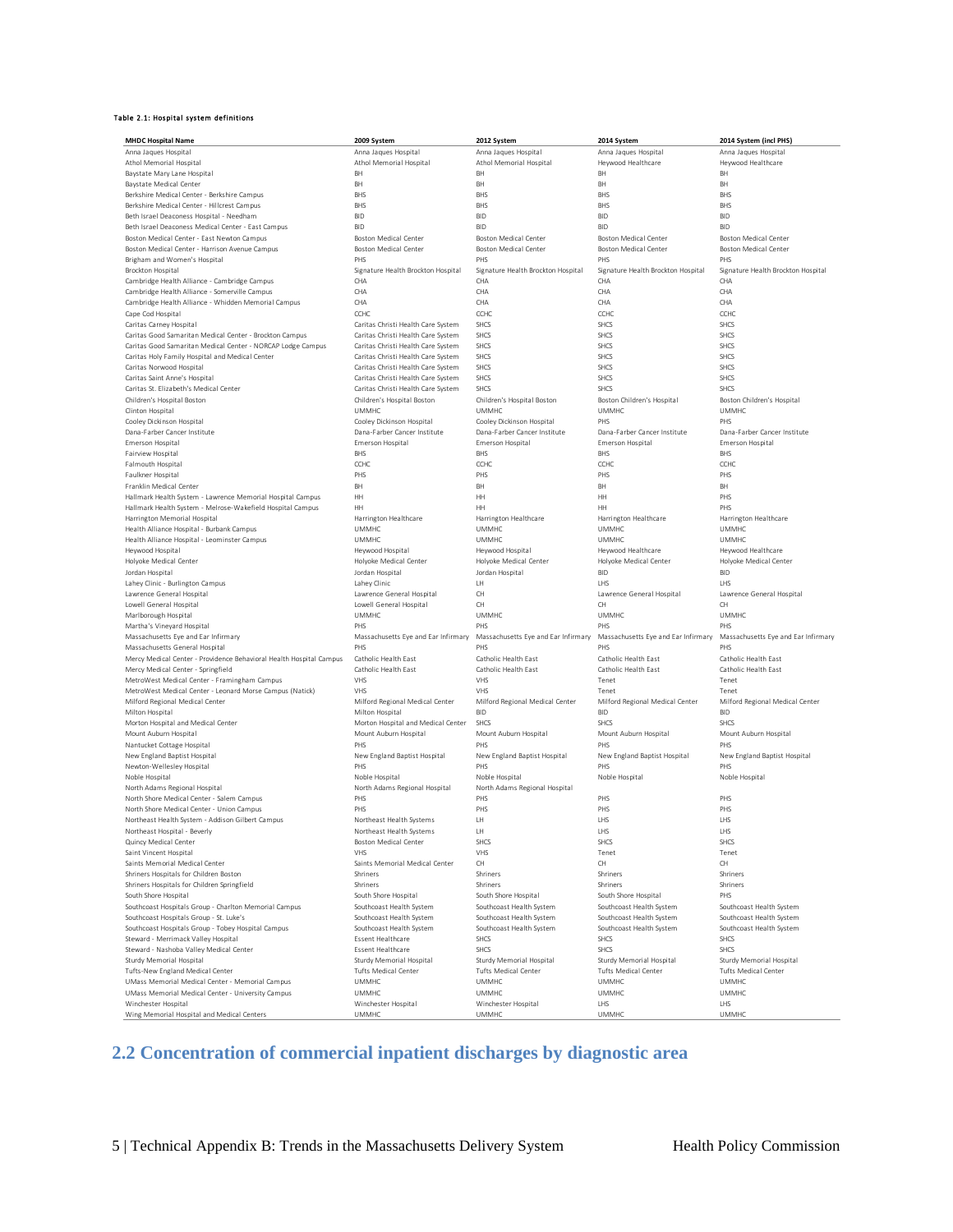We used the discharge sample and system definitions for this analysis described in **2.1** above.

Discharges were segmented by major diagnostic category and by inpatient service category. Inpatient service category was determined using definitions from HCCI (see **1.1** above).

For each diagnostic category and service category, we ranked systems based on volume of discharges and identified the proportion of discharges in the highest-volume system and in the top five highest-volume systems.

# <span id="page-7-0"></span>**2.3 Systems with leading share of commercial inpatient discharges by region, 2012**

We identified hospital systems using the 2012 system definitions described in 2.1 above and assigned discharges in the FY2012 MHDC hospital discharge database to 15 regions based on patient zip code using the Commission's definition of 15 geographic regions (see Technical Appendix B3: Regions of Massachusetts from the 2013 report, available at [http://www.mass.gov/anf/docs/hpc/2013-cost-trends-report-technical-appendix-b3-regions-of](http://www.mass.gov/anf/docs/hpc/2013-cost-trends-report-technical-appendix-b3-regions-of-massachusetts.pdf)[massachusetts.pdf\)](http://www.mass.gov/anf/docs/hpc/2013-cost-trends-report-technical-appendix-b3-regions-of-massachusetts.pdf). We restricted our sample to discharges with a private/commercial payer type (see 1.1 above) and for patients residing in Massachusetts.

Within each region, we identified the system with the highest and second-highest volume of discharges and calculated the proportion of total discharges in the region those systems represented.

# <span id="page-7-1"></span>**3 Alternative Payment Methods**

# <span id="page-7-2"></span>**3.1 Estimate of commercial APM coverage in 2012**

Our estimate of commercial APM coverage is based on the data appendix to CHIA's Baseline Report on Alternative Payment Methods in the Massachusetts Commercial Market.

To estimate APM penetration for commercial payers, we summed member months associated with all payment methods excluding Fee for Service and divided by the total member months for these payers.

We performed this calculation for all product types combined to estimate overall penetration of APMs and for HMO and POS products only to estimate penetration of APMs among insurance products that require designation of a primary care provider.

## <span id="page-7-3"></span>**3.2 Estimate of Medicare APM coverage in 2012**

We estimated Medicare APM coverage in the Medicare Advantage population using the same methodology and data set as used in analyzing the commercial segment (see **3.1** above).

For Original Medicare (Medicare fee-for-service), we used data provided to the Commission by CMS on the number of beneficiaries aligned to each Massachusetts-based Pioneer ACO and Medicare Shared Savings Program ACO at year-end in 2012 and 2013 and on total enrollment for Medicare Parts A and B for those years. We used an adjusted beneficiary count, pro-rating the counts of beneficiaries aligned with ACOs at end-of-year for the proportion of the year in

6 | Technical Appendix B: Trends in the Massachusetts Delivery System Health Policy Commission